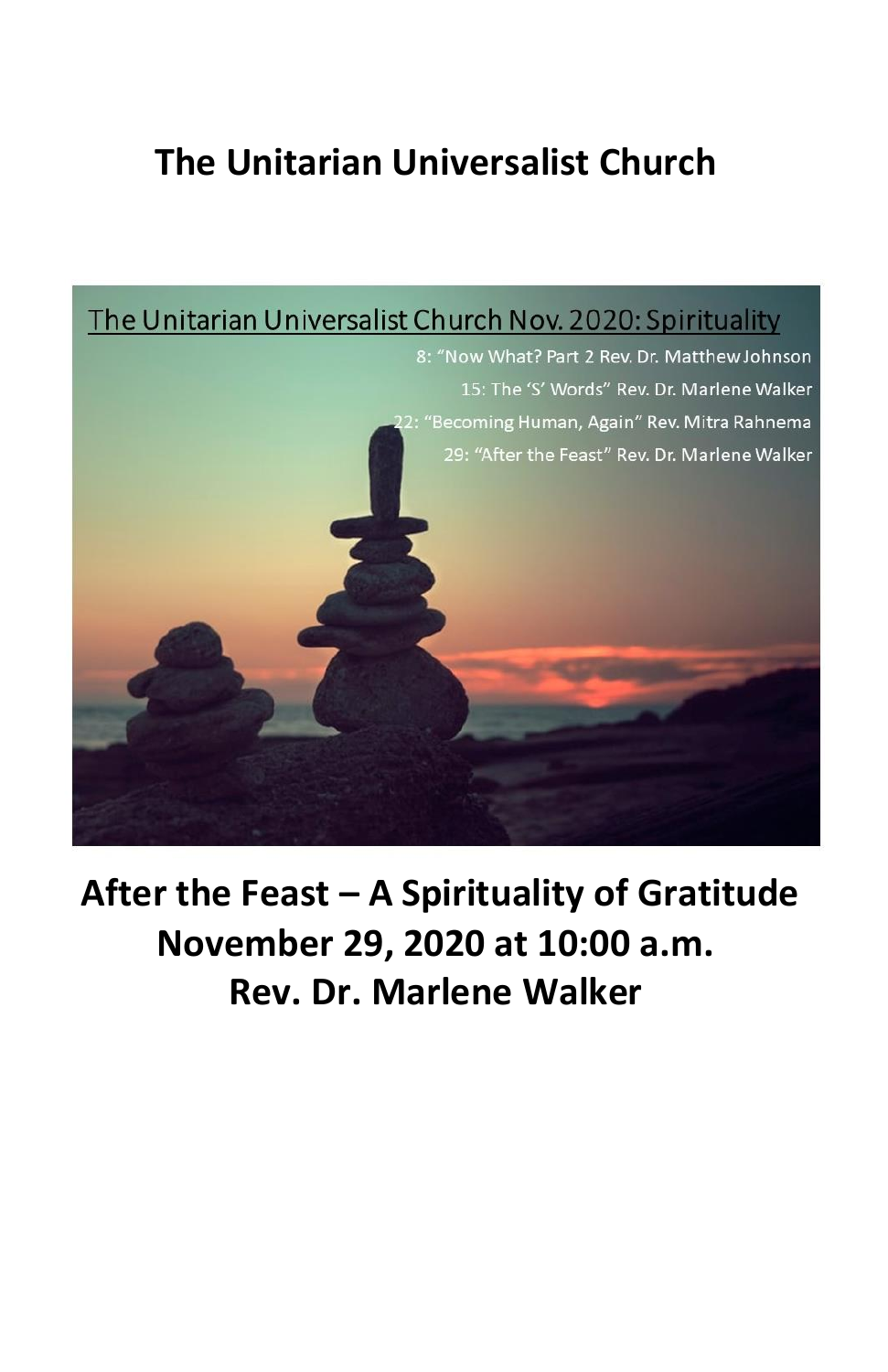## **Order of Service**

| Prelude                                                                                                                                    | "We Gather Together"                                                                                                                                                            | arr. Hayes           |
|--------------------------------------------------------------------------------------------------------------------------------------------|---------------------------------------------------------------------------------------------------------------------------------------------------------------------------------|----------------------|
| Sing #4                                                                                                                                    | "I Brought My Spirit to the Sea"                                                                                                                                                | Kapp/Wyton           |
| Welcome                                                                                                                                    |                                                                                                                                                                                 |                      |
| Covenant                                                                                                                                   | Love is the spirit of this church,<br>and reason is its guide.<br>To dwell together in peace,<br>to seek truth in freedom,<br>and to serve human need:<br>this is our covenant. |                      |
| <b>Sung Response</b>                                                                                                                       | May love shine forth through us today<br>May light of reason guide our way<br>May beauty, truth, and joy become<br>A flame that burns in everyone.                              |                      |
| <b>Invocation</b>                                                                                                                          |                                                                                                                                                                                 |                      |
| <b>Musical Response</b>                                                                                                                    | "We Give Thanks"                                                                                                                                                                | <b>Perkins</b>       |
| <b>Story</b>                                                                                                                               | "Thankful" by The Juicebox Jukebox                                                                                                                                              |                      |
| <b>Offertory</b>                                                                                                                           | "Now Thank We All Our God"                                                                                                                                                      | arr. Carter          |
| Testimony                                                                                                                                  |                                                                                                                                                                                 | Gary Lawrence        |
| Singing #128                                                                                                                               | "For All That Is Our Life"                                                                                                                                                      | Findlow/Rickey       |
| <b>Readings</b><br>from "Healing Begins With Gratitude" by Joanna Macy and Molly Brown<br>Gratitude as A Spiritual Practice" by Jim Wallis |                                                                                                                                                                                 |                      |
| <b>Centering</b>                                                                                                                           |                                                                                                                                                                                 |                      |
| Anthem                                                                                                                                     | "Thankful"                                                                                                                                                                      | Sager, Foster & Page |
| Message                                                                                                                                    | After the Feast - A Spirituality of Gratitude                                                                                                                                   |                      |
| Singing #326                                                                                                                               | "Let All the Beauty We Have Known"                                                                                                                                              | Greeley/Williams     |